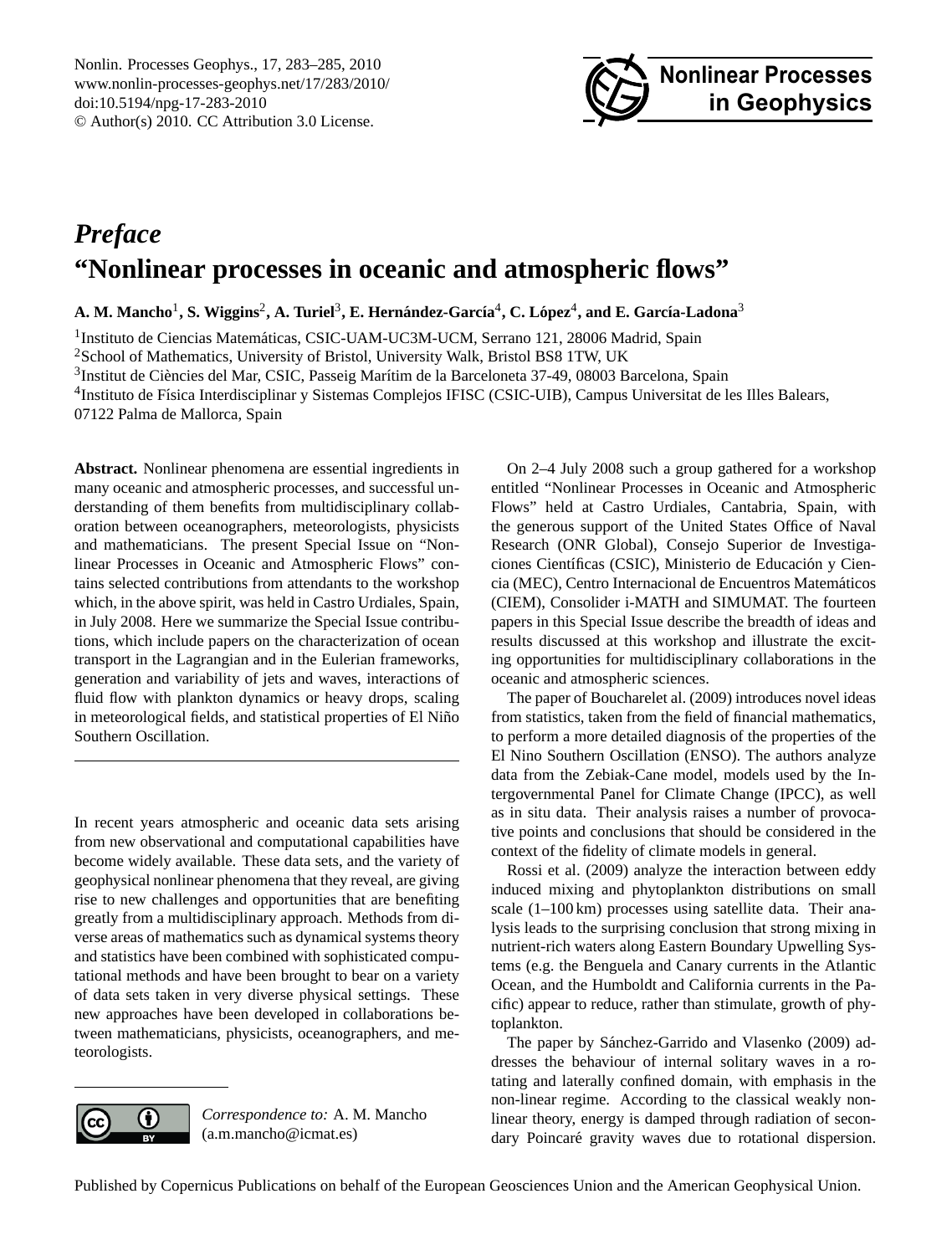However, under strong non-linearity conditions, the energy damping is partially suppressed due to non-linear wave-wave interactions. This leads to a regime where internal solitary waves evolve into a slowly decaying packet of Kelvin waves that may propagate for a long time. An understanding of phenomena of this type is fundamental for obtaining a deeper insight into energy pathways in the oceans.

Using a variety of meteorological variables (derived either directly from numerical simulations or from re-analysis which combine observed values with numerical models assimilating them), [Stolle et al.](#page-2-3) [\(2009\)](#page-2-3) demonstrate that the scaling properties of these variables can be explained in terms of underlying multifractal cascades, beyond the usual, single-exponent characterization. Their findings can be applied to improve the parametrization of numerical models, as well as to validate the correctness of the implementation of non-linear effects.

Using a simple idealized plankton model, [McKiver at al.](#page-2-4) [\(2009\)](#page-2-4) analyze the importance of horizontal advection on phytoplankton biomass. They use a single species model with multiple steady states depending on the values of the carrying capacity, and show that small changes in the ratio of biological to hydrodynamic time scales can greatly modify plankton production. As a consequence, they argue that this effect may be a possible mechanism for explaining plankton blooms or regime shifts in some oceanic regions.

[Dellnitz et al.](#page-2-5) [\(2009\)](#page-2-5) consider the fundamental issue of detecting regions in the ocean that are coherent over an extended period of time. These structures, such as gyres, are important with respect to the movement of heat around the planet, distribution of nutrients, etc. The authors use a realistic numerical model to study a 3-D coherent structure in the Southern Ocean using a methodology based on transfer operators. They show that transfer operators are a useful tool for identifying circulating pathways across these structures.

[Pierini and Dijkstra](#page-2-6) [\(2009\)](#page-2-6) review the proposed ways to understand the bimodal characteristics of the low-frequency variability of the Kuroshio System: a state with the presence of a zonally elongated energetic meandering jet alternating, on decadal time scales, with a state of a weaker jet with reduced zonal penetration. The origin of such bimodality can be either in the ocean response to changes of wind stress fields, and then due basically to the atmospheric forcing of the ocean, or identified as intrinsic ocean variability. As expected both aspects should be taken into account, but what is remarkable is that the non-linear behavior of the bimodal system is quite well reproduced and understood both quantitatively and qualitatively just by considering the internal variability caused from homoclinic transitions involving multiple equilibrium states of an ocean reduced gravity model under steady wind forcing.

[Zahnow and Feudel](#page-2-7) [\(2009\)](#page-2-7) consider the effects of collision, coagulation and fragmentation processes on the size distribution of heavy drops moving in a turbulent fluid. The problem is relevant, for example, to the growth of cloud

droplets. The particle-based approach goes beyond simple transport models of inertial particles, without the complications of a fully hydrodynamic simulation. Scaling laws of mean sizes and distributions with respect to the different flow and particle parameters are obtained by a combination of numerical and theoretical arguments.

[Branicki and Wiggins](#page-2-8) [\(2010\)](#page-2-8) give a critical analysis of the use of hyperbolic trajectories, their stable and unstable manifolds, and finite time Lyapunov exponents for revealing flow barriers and organized structures in aperiodically timedependent flows that exist only for a finite time. This is a rapidly developing area due to the explosion in the availability of observational and computational data sets for geophysical flows. This paper takes a different point of view and describes a series of specific examples that highlight different phenomena and their interpretation, as well as problems and pathologies that can arise. Consequently, this paper provides "benchmarks" for the necessary further development of the theory and for the application of these methods to complex geophysical flows.

[Koszalka et al.](#page-2-9) [\(2010\)](#page-2-9) explore how vertical transport within wind-forced eddies is affected by stratification. They show that the wind energy injected at the surface is transferred to depth through two stratification-dependent mechanisms: vortex Rossby waves and near-inertial internal oscillations. In view of their results on the role of wind-forced mesoscale vortices in the transmission of wind energy into the ocean and vertical transport, the authors stress the need to resolve the vertical transport and mixing by mesoscale eddies in models designed to study oceanic circulation under different climatological conditions.

Marié [\(2010\)](#page-2-10) studies mechanisms for the generation of zonal jets by β-plane turbulence. The work begins with a simple situation – a study of linear perturbations of Rossby waves by zonal flow in an infinite  $\beta$ -plane. He then considers a more realistic situation consisting of a reduced-gravity model in a quasi-geostrophic setting and shows that essentially the same results hold. This work provides insight into a complex phenomenon resulting from a turbulence-mediated, subtle interaction, between two very different scales.

The paper by [Mendoza et al.](#page-2-11) [\(2010\)](#page-2-11) applies a combination of Lagrangian tools, some of them new and others well established, for studying transport in velocity data sets obtained from altimetry over the Kuroshio current region. The study shows how distinguished hyperbolic trajectories and their stable and unstable manifolds can be computed in realistic data sets. It also addresses how to achieve an accurate analysis of transport from the stable and unstable manifolds. The method successfully characterizes the turnstile mechanism across this area and this mechanism is shown to persist over the spring months of year 2003.

[Branicki and Malek-Madani](#page-2-12) [\(2010\)](#page-2-12) consider transport in a realistic time-dependent-velocity data set obtained from a shallow water model of the Chesapeake Bay. In this context they assess the limit of validity of 2-D Lagrangian tools